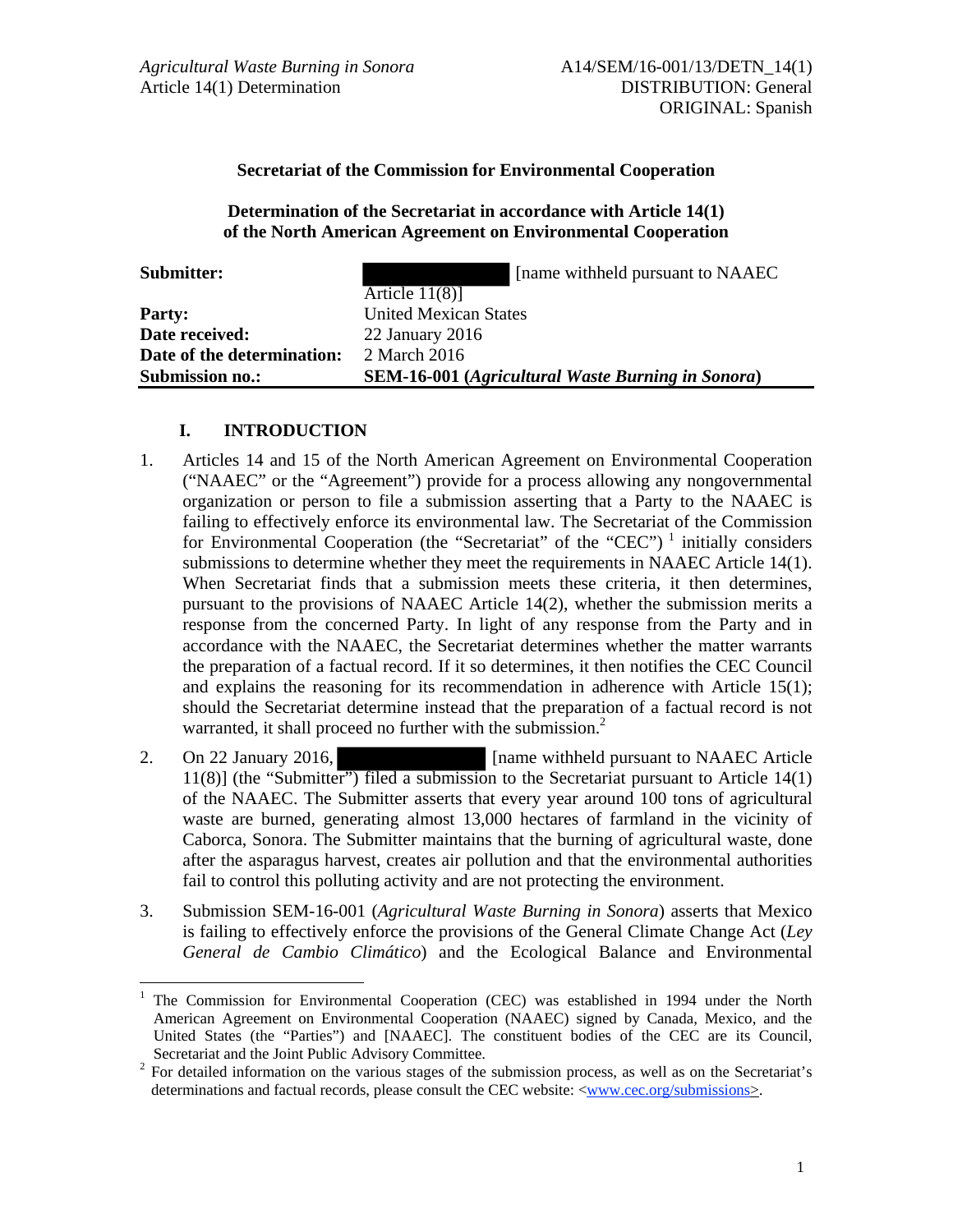Protection Regulation (*Reglamento de Equilibrio Ecológico y la Protección al Ambiente*) of the municipality of Caborca, Sonora.<sup>3</sup>

- 4. After analyzing the submission, the Secretariat has determined that it does not meet all admissibility requirements under Article 14(1) of the Agreement, and hereby notifies the Submitter in accordance with Guideline 6.1 of the *Guidelines for Submissions on Enforcement Matters under Articles 14 and 15 of the North American Agreement on Environmental Cooperation* (the "Guidelines").
- 5. Pursuant to Guideline 6.2, the Submitter has sixty working days to submit a revised submission. The Secretariat cannot continue to process submission SEM-16-001 if it does not receive a revised submission before **31 May 2016**.

# **II. ANALYSIS**

6. Article 14 of the NAAEC authorizes the Secretariat to consider submissions from any nongovernmental organization or person asserting that a Party to the NAAEC is failing to effectively enforce its environmental law. As stated by the Secretariat in prior determinations made under NAAEC Article 14(1), this article is not intended as a procedural examination that places a significant burden on Submitters.<sup>4</sup> The Secretariat reviewed the submission in question with regard to this perspective.

# **A First paragraph of Article 14(1)**

7. The first sentence of Article 14(1) allows the Secretariat to consider submissions "from any nongovernmental organization or person asserting that a Party is failing to effectively enforce its environmental law". This submission includes the Submitter's name and sufficient information to contact him. There is no information in the submission indicating that the Submitter is part of the government or under its direction.

# **1) Environmental law in question**

- 8. The Secretariat has determined that not all provisions cited in the submission qualify for analysis, and that in some cases a clarification by the Submitter is necessary. The Secretariat further identified several provisions that, while not expressly referenced in the submission, are marked in the documentation forwarded by the Submitter. A revised submission may clarify whether he intends to cite such provisions.<sup>5</sup>
- 9. With respect to Articles 2 and 26 of the General Climate Change Act, while they may qualify as environmental law, the Secretariat finds that the submission does not refer to how the Mexican government actions or inactions, with respect to the activity in

 $\overline{a}$ 3 Revised submission, pp. 6 and 11.

<sup>4</sup> See SEM-97-005 (*Biodiversity*), Article 14(1) Determination (26 May 1998) and SEM-98-003 (*Great*  Lakes), Article 14(1) and (2) Determination (8 September 1999).

 $\frac{5}{15}$  See, for example, Articles 5, 6, 7, 8, 43, 70, 150, 167, 172, 264, 271, 284 and 315 of the Caborca Municipal Ecological Balance and Environmental Protection Regulation, and the 4 January 2016 exhibit, citizen letter addressed to the municipal president of Caborca, State of Sonora.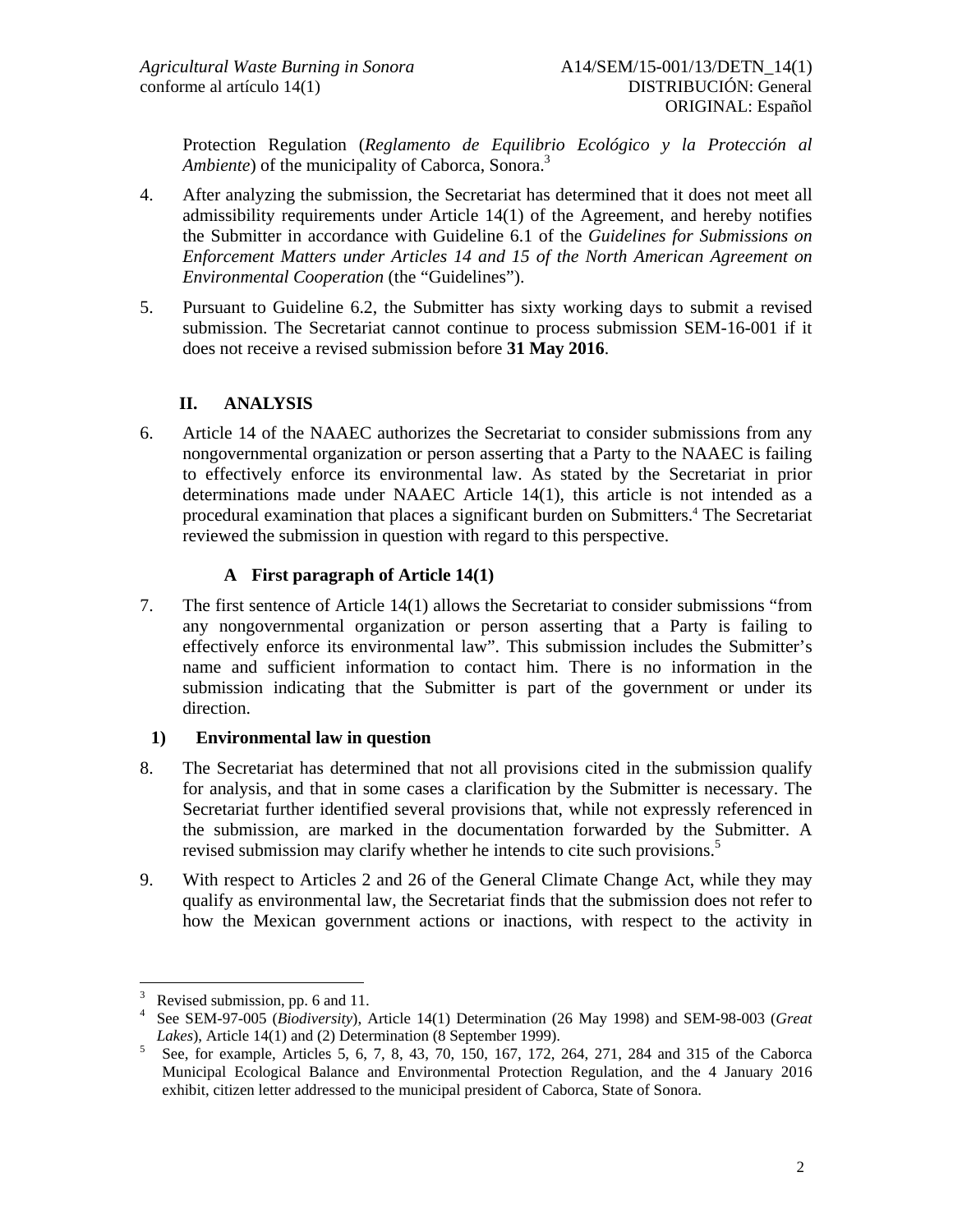question, are geared toward a "low-carbon economy"<sup>6</sup> or how the Mexican State has failed to address the adverse effects of climate change. In light of these deficiencies, ; these provisions are not considered for further analysis, unless addressed in a revised submission.

- 10. As regards the environmental protection provisions of the Municipal Ecological Balance and Environmental Protection Regulation of Caborca, Sonora, the Secretariat finds it to be an environmental law under the NAAEC. Article 142 of the Regulation establishes the jurisdiction of the municipality of Caborca on several matters. In this respect, the Secretariat considers only sections III and IV for the analysis, as they refer to open-air burning as being under municipal jurisdiction, and the performance of inspection visits. Article 143 provides that persons who release pollutant emissions must obtain the corresponding permits and undertake the applicable control measures. Article 144 lists various criteria to be considered in the prevention and control of air pollution. Article 145 identifies emissions sources under municipal jurisdiction, while Article 146 lists the municipal duties, including those relating to the control of air quality.
- 11. The provisions cited above qualify as environmental law, as they govern the control of air pollution in accordance with the definition contained in the NAAEC. However, the submission does not refer to provisions related to air quality provisions in the context of burning of agricultural products. A revised submission may provide greater specificity in this regard, by citing the provisions directly applicable to the matter raised in the submission.

## **B The six requirements of NAAEC Article 14(1)**

- 12. The Secretariat evaluated submission SEM-16-001 in light of the six requirements of Article 14(1) of the NAAEC, and determined that it does not meet all requirements listed therein. The Secretariat's reasoning is explained below.
	- *a) [whether] it is in writing in a language designated by that Party in a notification to the Secretariat*
- 13. The submission meets the requirement of Article 14(1), as it is written in one of the languages designated by the Parties for making submissions, namely Spanish.
	- *b) [whether] it clearly identifies the person or organization making the submission*
- 14. The submission satisfies Article 14(1)(b), since the Submitter provides his name, address and other means of contact, which is sufficient for the Secretariat to identify him clearly and communicate with him.
	- *c) [whether] it provides sufficient information to allow the Secretariat to review the submission, including any documentary evidence on which the submission may be based*

 $\overline{a}$ 

<sup>&</sup>lt;sup>6</sup> Article 2: Section VII of the General Climate Change Act establishes that the purpose of the law is to "promote transition to a competitive, sustainable and low carbon emissions economy."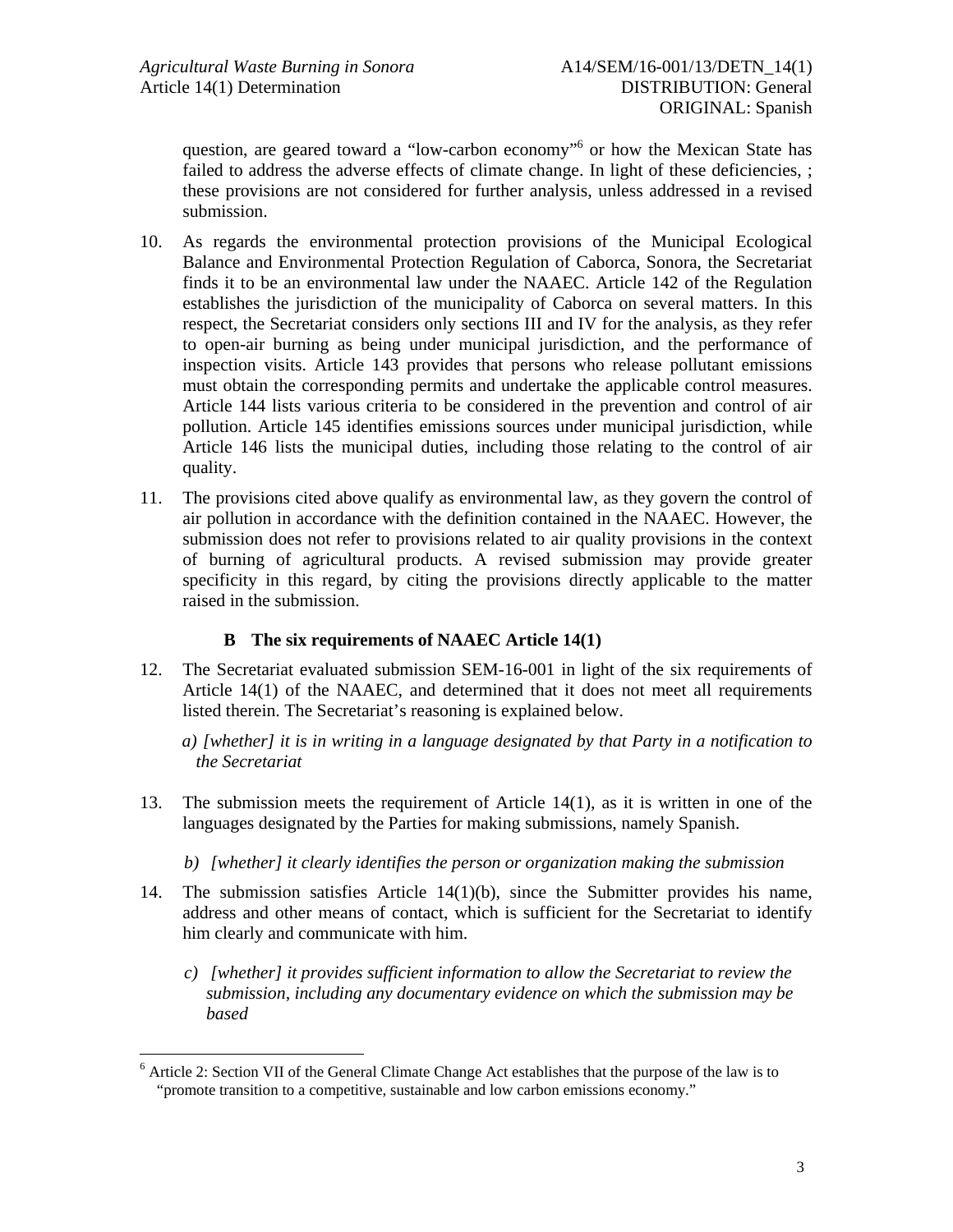15. The Submitter includes electronic copies of the environmental laws cited in the submission.<sup>7</sup> He also includes a copy of the minutes of a meeting with representatives in Caborca, Sonora from the Ministry of Agriculture, Livestock, Rural Development, Fisheries and Food (*Secretaría de Agricultura, Ganadería, Desarrollo Rural, Pesca y Alimentación—*Sagarpa), various affected parties and the head office of the Sustainable Development District Council 139-Caborca. These minutes allude to items discussed, which match the Submitter's key concerns, as they:

> [...] state the problem of the burning of asparagus foliage and the effects on the inhabitants of the farm communities and the city, [as] evidenced in videos how the uncontrolled smoke affects road visibility and health issues, [showing] photos that will be made available to the district [and asking] how food safety permits are being issued for products that affect the population.<sup>8</sup>

16. The submission also includes the minutes of a meeting held to establish the ordinance governing the controlled burning of asparagus foliage (2015-2016 season) in the Caborca region. These minutes present various defects:

> The person indicated to authorize this type of issues, according to the Ecological Balance and Environmental Protection Regulation for the municipality of Caborca, Sonora, is the municipal government through the Bureau of Urban Development and Ecology, […] if the councilor […] has a conflict of interest and should have recused from participating in the signature of said document, since he is an asparagus producer […] the document does not contain the environmental impact statement required by the regulations, to authorize any method that may cause an ecological imbalance […] it does not mention the comprehensive environmental license to be issued by the Bureau [...] enterprises that cause an ecological imbalance must monitor air quality so as to not exceed the limits prescribed by the respective standard.<sup>9</sup>

17. The submission also includes a letter addressed to the Caborca municipal president, in which the signing citizens state that their claims

> [...] have not been addressed by any authority [...] have yet to be enforced to date, as environmental contingencies have arisen in recent days, keeping the city of Caborca immersed in a dense layer of smoke for several hours.<sup>10</sup>

18. The submission further includes various photographs showing the uncontrolled smoke resulting from the burning of asparagus waste, which supposedly affects health; a study showing that the burning of agricultural waste is a source of dioxins;<sup>11</sup> slides from a conference regarding ecological protection in the Caborca region and practical

<sup>-&</sup>lt;br>7 Enclosures with the submission contain the relevant provisions of both the General Climate Change Act and the Municipal Ecological Balance and Environmental Protection Regulation of Caborca, Sonora. 8

Sagarpa, Sonora State Delegation, minutes of meeting with the head of District 139-Caborca, Ministry of Agriculture, Livestock, Rural Development, Fisheries and Food, 8 January 2015.

<sup>&</sup>lt;sup>9</sup> Town Hall of Caborca, Sonora, meeting minutes (24 November 2015).<br><sup>10</sup> Letter from affected citizens, addressed to the Caborca. Sonora muni

Letter from affected citizens, addressed to the Caborca, Sonora municipal president, to state the facts giving rise to their claims, 4 January 2016.

<sup>&</sup>lt;sup>11</sup> Irina Ize, Agricultural Waste Burning: Source of Dioxins *(La quema de residuos agrícolas: fuente de dioxinas)*, Commission for Environmental Cooperation, Montreal, January 2014.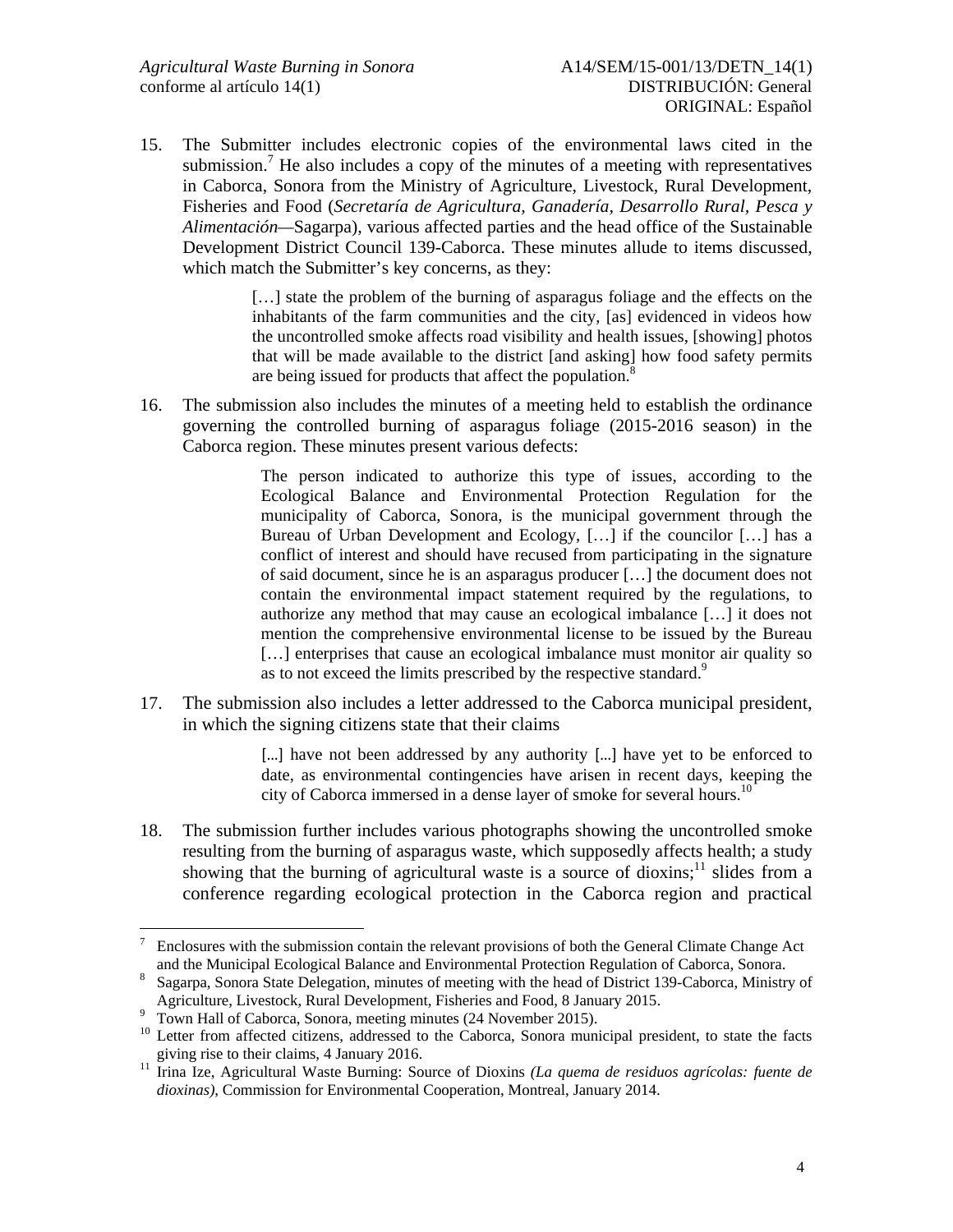1

solutions in the management of asparagus burning;<sup>12</sup> and an executive summary on the development of asparagus foliage in Caborca, Sonora.<sup>13</sup>

- 19. The submission is accompanied by a document issued by the Attorney General for Environmental Protection (*Procuraduría Federal de Protección al Ambiente—*Profepa), referring to a complaint received on 7 January 2014, which alleges the burning of agricultural waste in Caborca. However, the complaint is not enclosed with the submission, and the document included is incomplete and undated, making it impossible to determine whether it is the same matter. The Submitter may include a physical or electronic copy or the hyperlink corresponding to the complaints connected with the matter raised in the submission.
	- *d) [whether] it appears to be aimed at promoting enforcement rather than at harassing industry*
- 20. The submission satisfies Article 14(1)(d), as it appears to be aimed at promoting enforcement rather than at harassing industry. Guideline 5.4 guides the Secretariat, when determining that the submission is aimed at promoting enforcement rather than at harassing industry.
- 21. A reading of the submission shows that it is aimed at controlling air pollutant emissions due to the burning of agricultural waste in Caborca, Sonora. It is then focused on the acts or omissions of a Party to control air emissions rather than on compliance by the agricultural sector. The Submitter does not appear to be a competitor that may stand to benefit economically from the submission and the submission does not present a frivolous matter.
	- *e) [whether] it indicates that the matter has been communicated in writing to the relevant authorities of the Party and indicates the Party's response, if any*
- 22. The submission includes a copy of an online complaint filed with the Office of the Federal Attorney for Environmental Protection *Procuraduría Federal de Protección al Ambiente*—Profepa), in which a resident of Caborca describes the problem of asparagus burning during a thermal inversion and holds that "this causes serious episodes of air pollution with grave health consequences."<sup>14</sup>
- 23. The submission includes various official documents, including one from Profepa, in which the State Attorney for Environmental Protection (*Procuraduría Ambiental del Estado de Sonora*—Profepa) personnel state that they conducted a walkthrough along the Puerto Peñasco-Caborca Highway and found no evidence of the burning indicated in the complaint. Documents in the Submission show that the Profepa

<sup>12</sup> Sonora Transparente, A.C., Environmental Ecological Protection of the Region and Practical Solutions in the Handling of Asparagus Burning (*Protección ecológica ambiental de la región y soluciones* 

*prácticas en el manejo de la quema del espárrago*), como *al conference 2015.*<br>13 Rogelio Ausencio Juárez González, Clemente León Félix and Guillermo Cepeda Vázquez, Development<br>13 Rogelio Ausencio Juárez González, Clemen

of Asparagus Foliage (*Elaboración de forrajes de espárrago*), Mexico, 2012. 14 Profepa, Online Complaint Management System (*Sistema de administración de denuncias realizadas por Internet*), Office of the Federal Attorney for Environmental Protection, undated.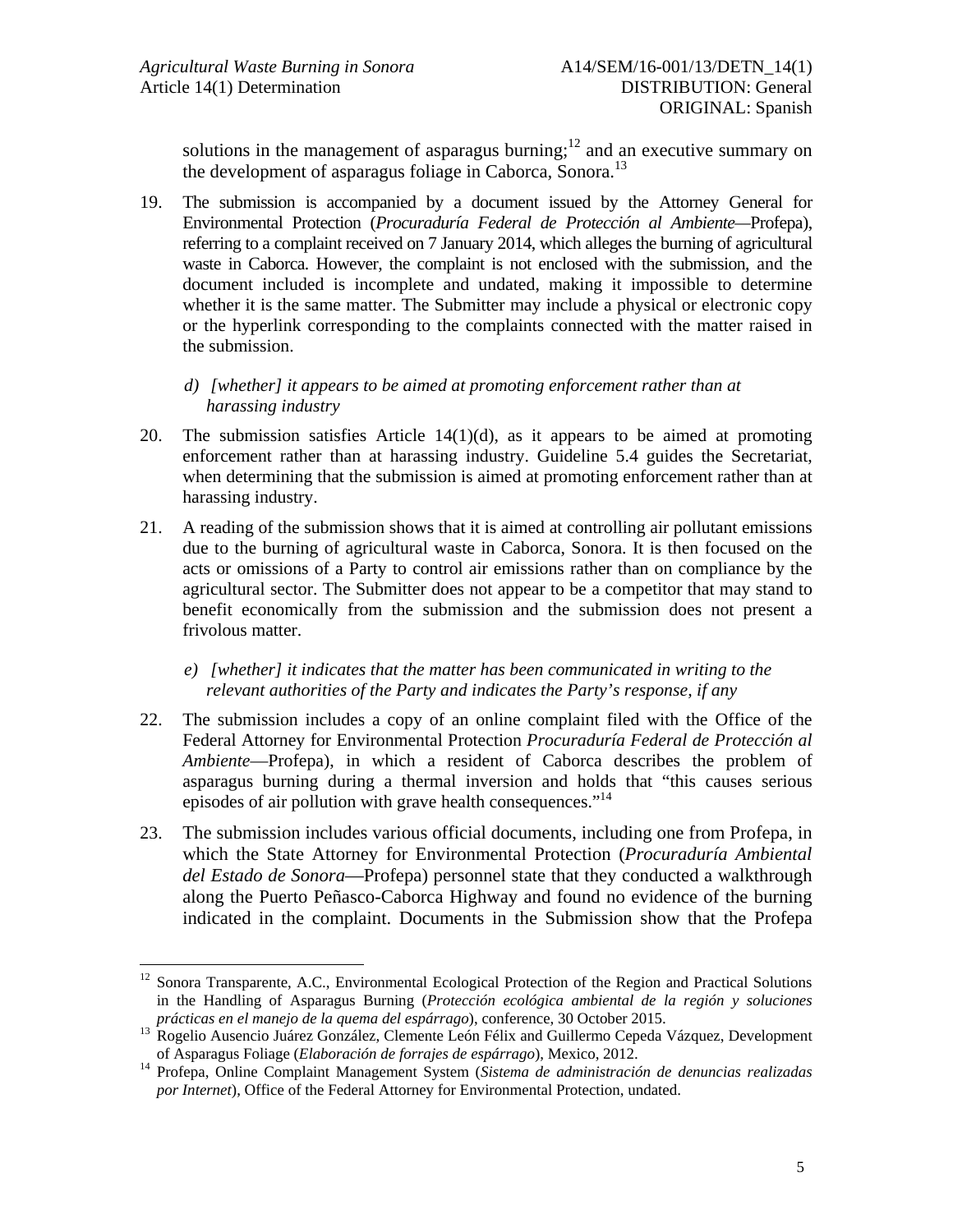delegate in the state of Sonora requested to report to Sagarpa;<sup>15</sup> a request from the Profepa delegate in the state to the Sagarpa delegate to forward the complaint "to whom it may concern, to address the matter of reference;"<sup>16</sup> and another communication sent by the head of the Sagarpa legal area in Sonora to the head of Rural Development District 139-Caborca, requesting the latter's "involvement to identify the roster of producers of the crop of reference, notifying them by ruling that they are to refrain from carrying out such burning."<sup>17</sup>

- *f) [whether] the submission is filed by a person or organization residing or established in the territory of a Party*
- 24. The submission complies with Article  $14(1)(f)$ , as it is submitted by a nongovernmental person established in the territory of one of the NAAEC Parties.

# **III. DETERMINATION**

 $\overline{a}$ 

- 25. For the foregoing reasons, the Secretariat has determined that submission SEM-16-001 (*Agricultural Waste Burning in Sonora*) does not meet all admissibility requirements of Article 14(1) of the NAAEC. However, the Submitter may submit a revised submission in which he addresses the following matters:
	- i) clarification of the provisions cited in the submission (paragraph 11) which addresses the concerns raised by the Secretariat, and
	- ii) further information on the citizen complaint filed with Profepa on 7 January 2014 (paragraph 19).
- 26. In accordance with Guidelines 6.1 and 6.2, the Secretariat hereby notifies the Submitter that he has up to sixty working days to provide a submission that conforms to all requirements of Article 14(1). If such revised submission is not received by **31 May 2016**, the Secretariat will terminate the process with respect to this submission.
- 27. The Submitter is invited to submit such revised version, and any further information, to the email address sem@cec.org, or through the submissions portal at www.cec.org/portalSEM. He is also reminded that the revised submission should not exceed 15 typewritten pages.

<sup>&</sup>lt;sup>15</sup> Proaes, Office of the Deputy Environmental Attorney, Ruling No. OSA-058/14, addressed to Profepa in

Sonora, Office of the Sonora State Environmental Attorney, 4 August 2014.<br><sup>16</sup> Profepa, State of Sonora, Complaint Processing, Ruling PFPA-32.7-8C 17 4-2 0018-14, addressed to Sagarpa delegate in Sonora, Office of the Federal Attorney for Environmental Protection, 9 September 2014.<br><sup>17</sup> Sagarpa, letter from the head of the legal area, addressed to the head of Rural Development District

<sup>139-</sup>Caborca, Sonora, Ministry of Agriculture, Stockbreeding, Rural Development, Fisheries and Food, 11 September 2014.